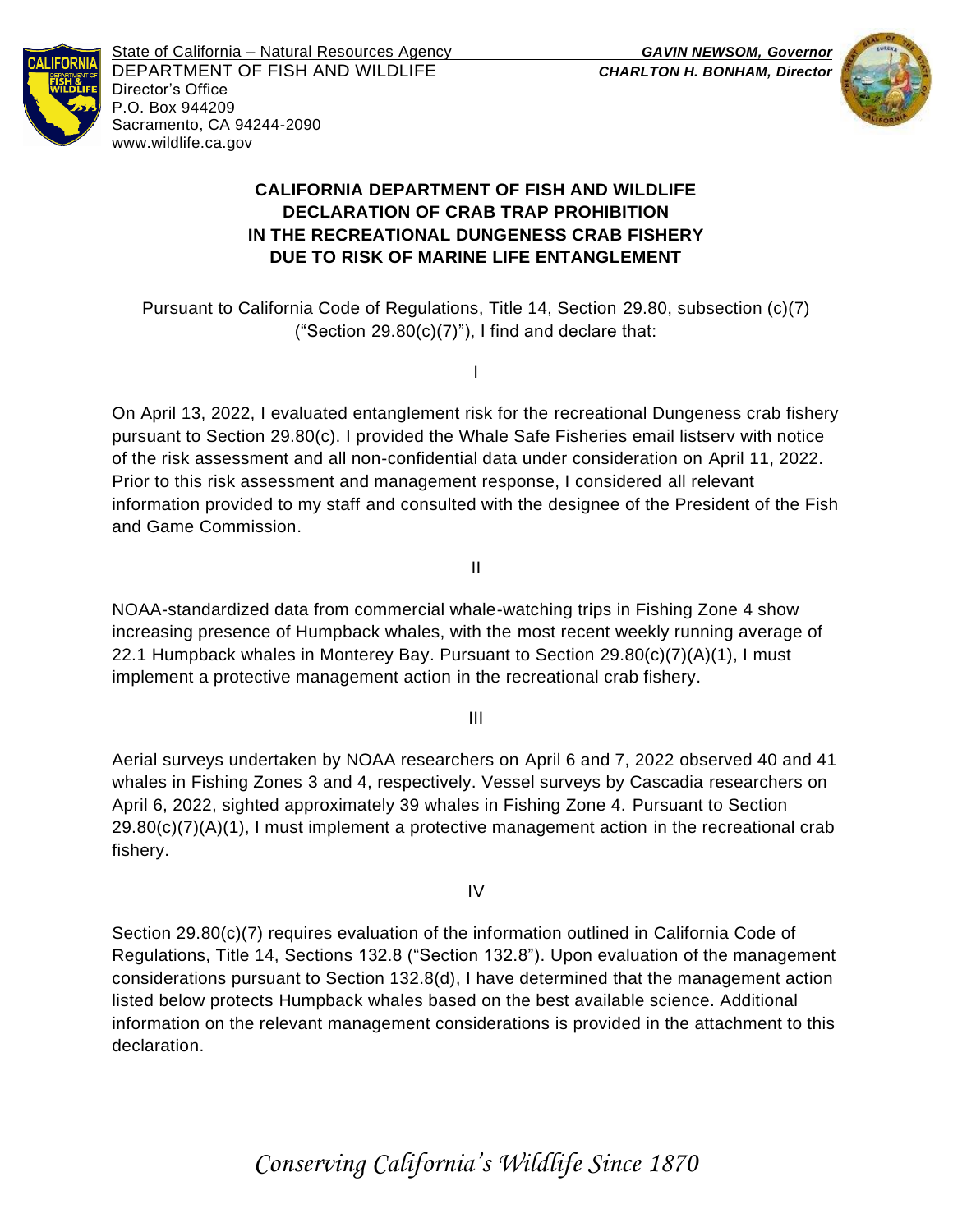VI

**THEREFORE**, under the authority granted by Section 29.80(c) of Title 14 of the California Code of Regulations, I am implementing the following management action:

1. The deployment and use of crab traps is prohibited statewide beginning April 24, 2022, at 7 p.m.

This management action is in effect until the normal end of the Dungeness crab season as specified in California Code of Regulations, Title 14, Section 29.85(b)(2).

Updates and material regarding future entanglement risk evaluations in the commercial and recreational Dungeness crab fisheries will be made available on the [Department's Whale](http://www.wildlife.ca.gov/Conservation/Marine/Whale-Safe-Fisheries)  [Safe Fisheries web page.](http://www.wildlife.ca.gov/Conservation/Marine/Whale-Safe-Fisheries)

 $\sim$  hr

Charlton H. Bonham, Director **Date/Time** 

 $4/13/22$   $9m$   $15-$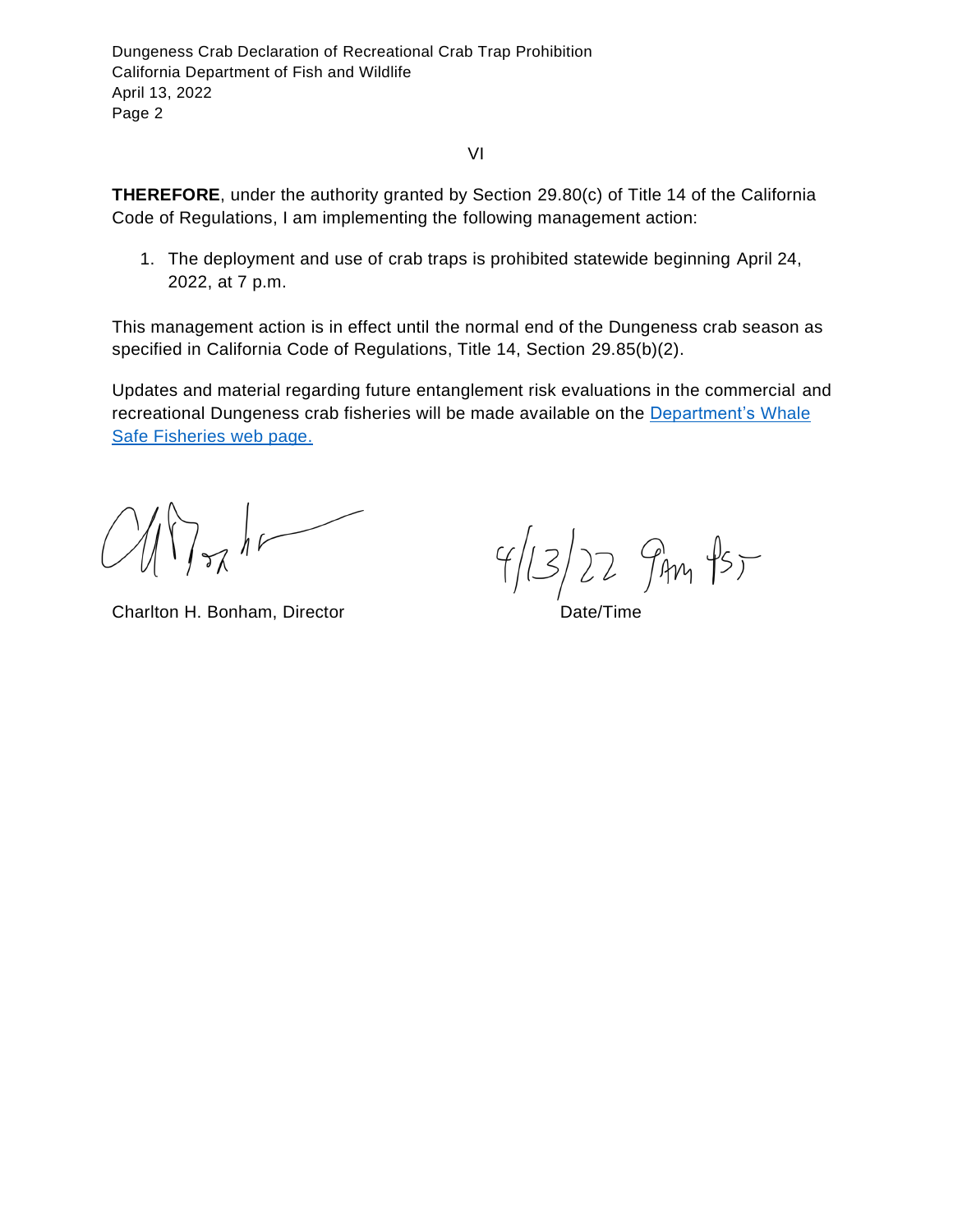# ATTACHMENT TO DIRECTOR April 13, 2022 DECLARATION OF CRAB TRAP PROHIBITION IN THE RECREATIONAL DUNGENESS CRAB FISHERY DUE TO RISK OF MARINE LIFE ENTANGLEMENT

Information referenced in this Attachment is further described in the Data Summary Compilation dated April 11, 2022, and located at the [Department's Whale Safe Fisheries](o%09https:/nrm.dfg.ca.gov/FileHandler.ashx?DocumentID=200637&inline)  [website,](o%09https:/nrm.dfg.ca.gov/FileHandler.ashx?DocumentID=200637&inline) which to the Department's knowledge represents the best available science informing the management considerations in Section 132.8(d).

# **Information Supporting Trigger for Management Action Under Section 132.8(c)**

#### **Marine Life Concentrations:**

- **Fishing Zone 3:** 40 humpback whales observed by NOAA aerial survey.
- **Fishing Zone 4:** 41 humpback whales observed by NOAA aerial surveys and 39 humpback whales observed by Cascadia Research vessel surveys. Weekly average of 22.1 humpback whales in Monterey Bay based on data from Monterey Bay Whale Watch (MBWW).

### **Relevant Management Considerations Under Section 132.8(d)**

# **1. Working Group Management Action Recommendation and Best Available Science Made Available to the Department**

There was not a Working Group Management Recommendation made related to this action, and no other information was made available to the Department.

# **2. Information from NOAA**

No additional information was provided for this risk assessment.

# **3. Effectiveness of Management Measures to Minimize Entanglement Risk**

The only alternative management response in the recreational crab fishery is an advisory notice. Given increasing presence of whales, entanglements in the season to date, and known locations of humpback whales based on survey data, an advisory will not effectively protect humpback whales. Therefore, a recreational trap prohibition is the most effective management option.

# **4. Total Economic Impact to the Fleet and Fishing Communities**

Total economic costs are considered when deciding between management measures that equivalently reduce entanglement risk. At this time, only a trap prohibition will effectively reduce entanglement risk. Economic impacts from a recreational trap prohibition are unknown at this time given the lack of data on the fishery, however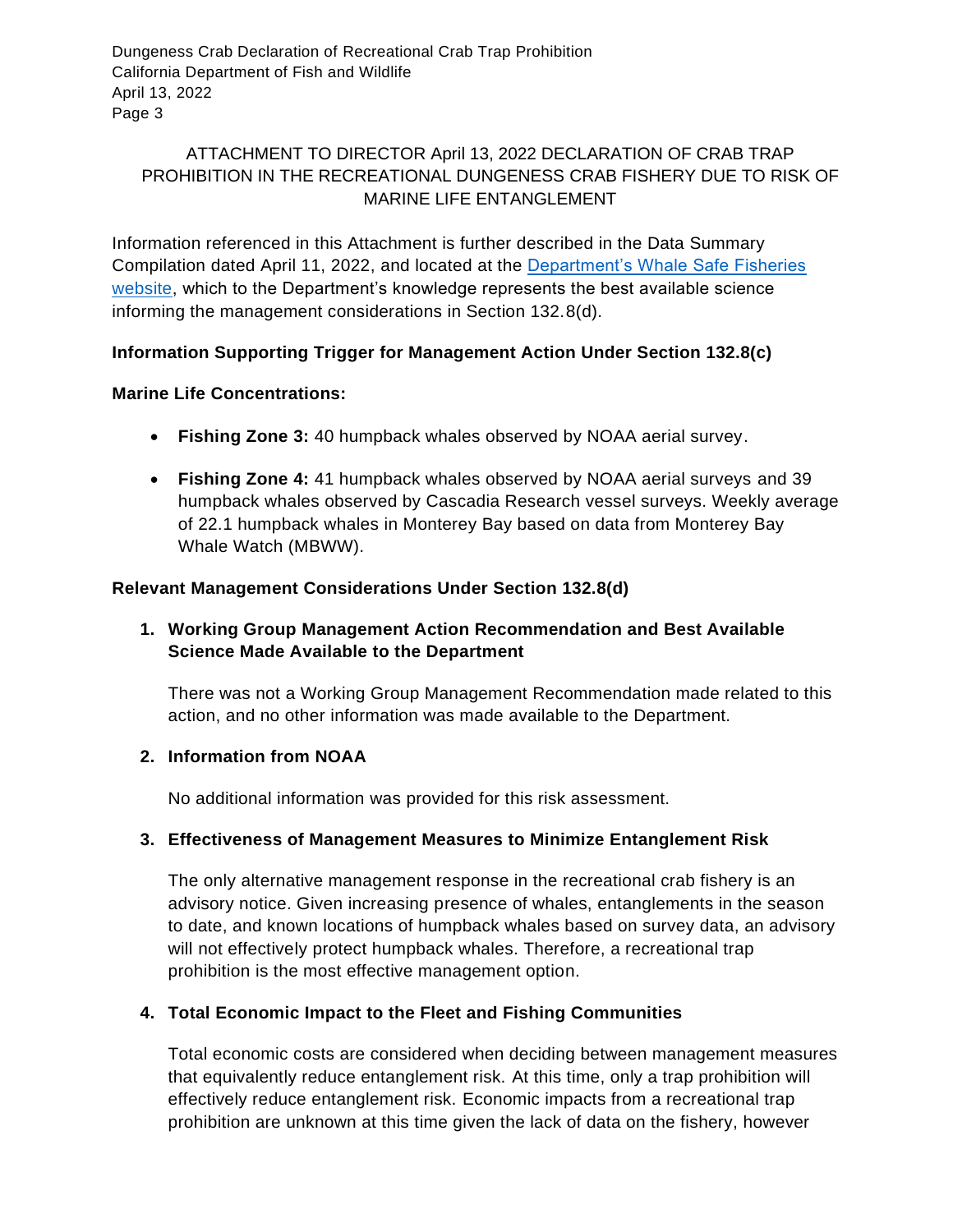> businesses dependent on recreational fishing activity may be impacted. Potential access to other recreational fisheries such as salmon and groundfish may provide alternative forms of income to certain businesses.

### **5. Data Availability Within and Across Fishing Zones**

CDFW and NOAA aerial survey data are available for Fishing Zones 1 through 4, and Cascadia vessel survey data and Monterey Bay Whale Watch data are available for Fishing Zone 4. Point Blue Conservation Science observation data are available for Zones 3, 4, and 6.

### **6. Known Historic Marine Life Migration Patterns**

Aerial survey data and data from Monterey Bay Whale Watch (MBWW) indicate increasing Humpback whale presence in Fishing Zones 3 and 4. Based on MBWW data, the average number of whales is higher than average for this time of year, and has increased substantially in the past few weeks. Cascadia surveys observed a mix of age classes, indicating migration from winter breeding areas to summer foraging areas has begun. Furthermore, there has been an increase in sightings by trained naturalists in the Channel Islands. Based on historic migration patterns, CDFW expects a continued increase in Humpback presence statewide.

#### **7. Fishing Season Dynamics**

CDFW expects overall little recreational crab effort given the time of year and access to other fisheries, including salmon and groundfish.

#### **8. Known Distribution and Abundance of Key Forage**

Humpback whales were observed feeding on krill in deeper waters and anchovies in shallower waters. Bait balls were observed off the coast of Fishing Zone 2.

#### **9. Ocean Conditions**

Given typical spring upwelling patterns caused by high winds, CDFW anticipates the recreational fleet will need to closely monitor weather to successfully retrieve fishing gear.

#### **10. Current Impact Score Calculations**

- a. Fishing Season 3.01 for Humpback whales; 0 for blue whales and leatherback sea turtles
- b. Calendar Year 2022 Calendar Year 3.01 for Humpback whales; 0 for blue whales and leatherback sea turtles.